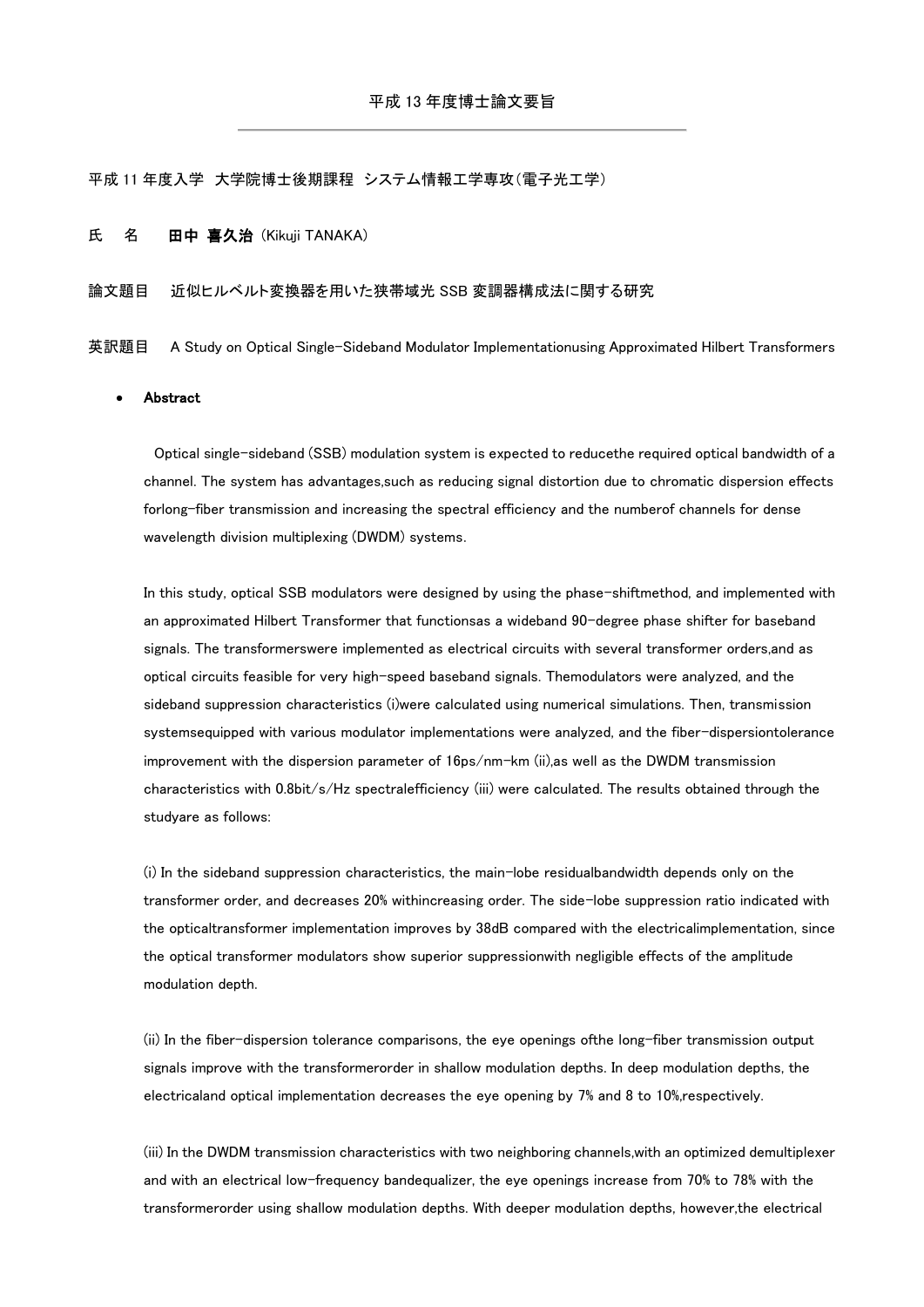and optical implementation decreases the eye opening dueto increased suppressed- and unsuppressed-sideband interference with eachneighboring channel, respectively.

# 「和文要旨」

光単側波帯(SSB)変調による光信号スペクトルの狭帯域化には,ファイバ波長分散耐性の強化や,光周 波数利用効率及び電力利用効率の向上などの優れた利点がある.特に波長分割多重(WDM)伝送に適用 することで,利用光帯域を拡大することなく波長チャネル数を増加させることができ,一本の光ファイバで伝 送できる情報量を飛躍的に高めることが可能となる有効な技術である.

本研究では,位相シフト法によるSSB変調方式を光変調器に適用し,被変調信号の狭帯域性が制御された 変調器構成ごとに,光被変調信号が示す側波帯抑圧特性をコンピュータシミュレーションによって解析した. 続いて,それらの狭帯域性が効果を表わすファイバ波長分散耐性及び超高密度 WDM 伝送特性について, 同様に変調器構成ごとに解析し,比較評価を行なった.光 SSB 変調器の構成法は,ベースバンド信号に対 する広帯域 90°移相器であるヒルベルト変換器の近似手法に着目し,異なる振幅応答を備える近似次数 別変換器をそれぞれ用いることで行なった.さらに,従来の方式では電気回路として構成されていたヒルベ ルト変換器を光信号処理回路として構成することで、超高速ベースバンド信号による光変調に適した新たな 光 SSB 変調器構成法を提案し,従来方式との比較を行なった.本研究で得られた主な結果は以下のとおり である.

## (1) 光被変調信号の側波帯抑圧特性

抑圧側波帯におけるメインローブ残留帯域幅は,ヒルベルト変換構成次数にのみ依存し,次数が高くなるご とに 20%づつ帯域幅が狭まった.一方,サイドローブ抑圧特性では,電気回路型ヒルベルト変換方式で光振 幅変調時の非線形入出力特性による影響を強く受け,振幅変調度が高くなるほど抑圧特性が劣化すること がわかった.低い振幅変調度では 40~50dB 以上を示したサイドローブ抑圧比が,振幅変調度を高くするこ とで30dBを下回るまでに劣化し,劣化はヒルベルト変換構成次数が高いほど顕著であった. それに対して, 光信号処理型ヒルベルト変換方式による光 SSB 変調器構成法では,振幅変調度による劣化を飛躍的に抑 えることができ,電気回路型での結果に比べて,高い振幅変調度で 38dB もの抑圧比劣化を改善できること がわかった.

(2) 光 SSB 変調器構成法によるファイバ波長分散耐性

光 SSB 変調器を適用した単一波長チャネル伝送系において,波長分散係数 16ps/nm-km とした伝送路距 離ごとに受信復調信号のアイ開口度を求め,変調器構成ごとに得られた結果に対して比較評価を行なった. 低い振幅変調度設定では,ヒルベルト変換構成次数のみに依存して,次数が高くなるほど長距離伝送時の アイ開口度が改善した. 次数 19 以上では 200km 伝送後で 25%のアイ開口度を示し, 理想ヒルベルト変換で の結果にほぼ収束することがわかった. また, 最も低い次数3であっても, 両側波帯変調方式に比べて分散 耐性は向上し,150km 伝送後でも 23%のアイ開口度が得られた.その一方,電気回路型ヒルベルト変換方 式による構成では,振幅変調度 0.5 以上で最大 7%のアイ開口度劣化が生じ,光信号処理型で振幅変調度 0.7 以上とすると,8~10%のアイ開口度劣化が生じることもわかった.